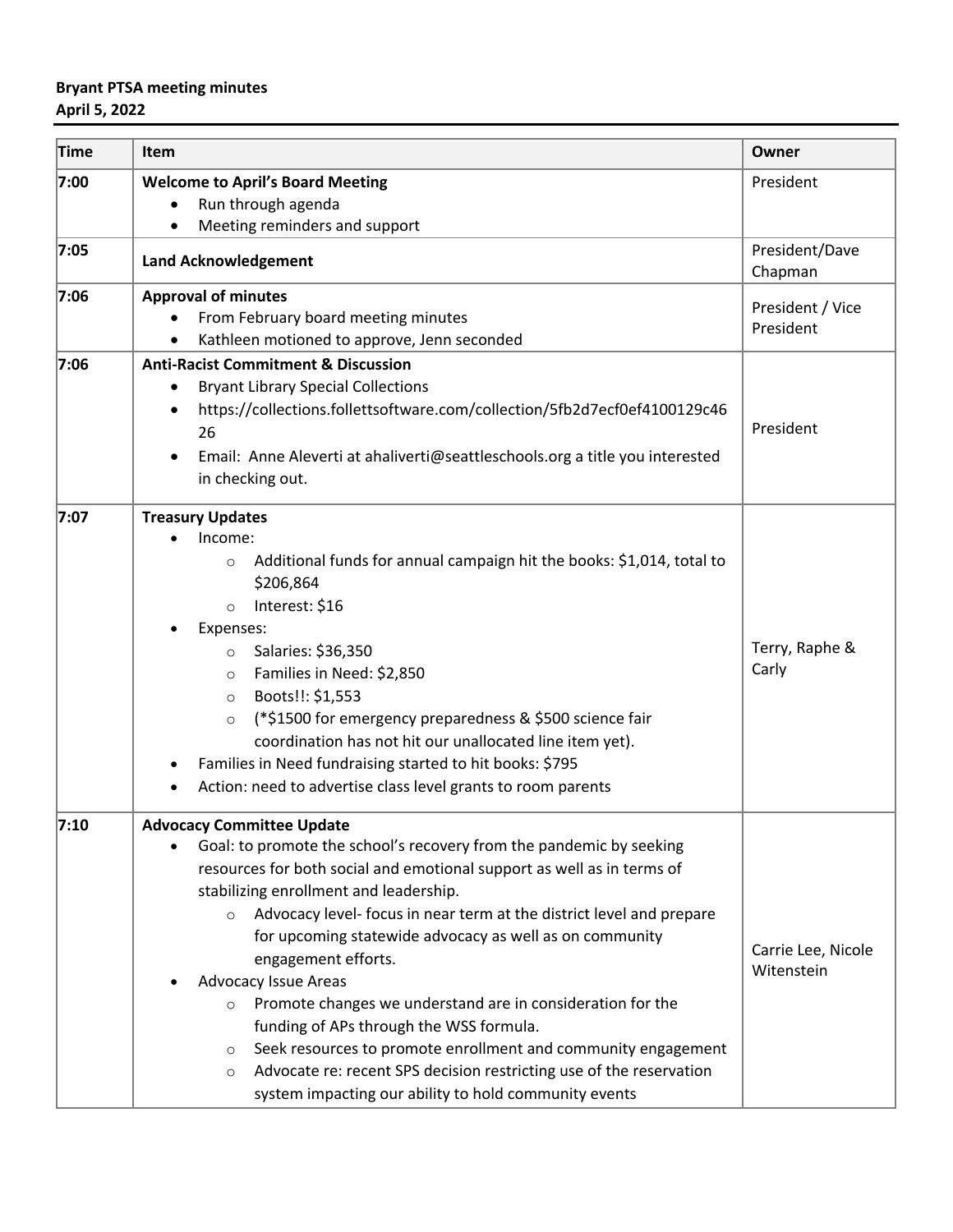|      | Promote district improvements/resources for enrollment marketing<br>$\circ$<br>efforts for incoming families, including increasing SPS public<br>marketing for K families.<br>Current work<br>Meeting with District 3 School Board Director Hampson being<br>$\circ$<br>scheduled<br>Input requested tonight on impact of loss of AP to share at meeting<br>$\circ$<br>Upcoming: Community engagement plans<br>Work to increase transparency on SPS funding/policy/decision<br>$\circ$<br>making<br>Create advocacy listserv<br>$\circ$<br>Send an advocacy round up in newsletter<br>$\circ$<br>Open door policy to help us advocate for you at district and state level<br>Email us at advocacy@bryantschool.org |             |
|------|--------------------------------------------------------------------------------------------------------------------------------------------------------------------------------------------------------------------------------------------------------------------------------------------------------------------------------------------------------------------------------------------------------------------------------------------------------------------------------------------------------------------------------------------------------------------------------------------------------------------------------------------------------------------------------------------------------------------|-------------|
| 7:25 | <b>Community Engagement &amp; Events</b>                                                                                                                                                                                                                                                                                                                                                                                                                                                                                                                                                                                                                                                                           | Kathy/Ann   |
|      | Brainstorm meeting held on 1/29                                                                                                                                                                                                                                                                                                                                                                                                                                                                                                                                                                                                                                                                                    | Sonnen/Jenn |
|      | Yard signs as community builder and support for Bryant - complete!<br>$\circ$                                                                                                                                                                                                                                                                                                                                                                                                                                                                                                                                                                                                                                      |             |
|      | In progress:<br>$\bullet$                                                                                                                                                                                                                                                                                                                                                                                                                                                                                                                                                                                                                                                                                          |             |
|      | Video school tour - contact Ann Sonnen<br>$\circ$                                                                                                                                                                                                                                                                                                                                                                                                                                                                                                                                                                                                                                                                  |             |
|      | Flyer to share with local Real Estate agents on public schools in the<br>$\circ$                                                                                                                                                                                                                                                                                                                                                                                                                                                                                                                                                                                                                                   |             |
|      | area - Ann Sonnen                                                                                                                                                                                                                                                                                                                                                                                                                                                                                                                                                                                                                                                                                                  |             |
|      | Direct mail postcard - Jenn DuHamel<br>$\circ$                                                                                                                                                                                                                                                                                                                                                                                                                                                                                                                                                                                                                                                                     |             |
|      | Post Flyers around Bryant for K enrollment -<br>$\circ$                                                                                                                                                                                                                                                                                                                                                                                                                                                                                                                                                                                                                                                            |             |
|      | https://www.signupgenius.com/go/4090a4aaea922a7f94-bryant1                                                                                                                                                                                                                                                                                                                                                                                                                                                                                                                                                                                                                                                         |             |
|      | Interested in helping with these items or other ideas: contact<br>$\circ$                                                                                                                                                                                                                                                                                                                                                                                                                                                                                                                                                                                                                                          |             |
|      | Jennifer DuHamel jenniferd@bryantschool.org                                                                                                                                                                                                                                                                                                                                                                                                                                                                                                                                                                                                                                                                        |             |
|      | Ann Sonnen anns@bryantschool.org<br>$\circ$                                                                                                                                                                                                                                                                                                                                                                                                                                                                                                                                                                                                                                                                        |             |
|      | <b>Bryant School Video</b>                                                                                                                                                                                                                                                                                                                                                                                                                                                                                                                                                                                                                                                                                         |             |
|      | Planning meeting held 4/4/2022: Thank you to Char, Erin, Thomas,<br>$\circ$<br>Darby & David!                                                                                                                                                                                                                                                                                                                                                                                                                                                                                                                                                                                                                      |             |
|      | Goals are to raise enrollment and establish a relationship with<br>$\circ$<br>prospective families. Focus on welcoming families to Bryant, "Why                                                                                                                                                                                                                                                                                                                                                                                                                                                                                                                                                                    |             |
|      | Bryant" and FAQ's, & a peek inside.                                                                                                                                                                                                                                                                                                                                                                                                                                                                                                                                                                                                                                                                                |             |
|      | Current needs:<br>$\circ$                                                                                                                                                                                                                                                                                                                                                                                                                                                                                                                                                                                                                                                                                          |             |
|      | Co-editor for script - staff and parents/caregivers welcome                                                                                                                                                                                                                                                                                                                                                                                                                                                                                                                                                                                                                                                        |             |
|      | Equipment: handheld stabilizer and microphones                                                                                                                                                                                                                                                                                                                                                                                                                                                                                                                                                                                                                                                                     |             |
|      | Featured voices: Adults: "I chose Bryant for my family                                                                                                                                                                                                                                                                                                                                                                                                                                                                                                                                                                                                                                                             |             |
|      | because" - In person or virtual. Students: "I love Bryant<br>because" - Scheduled Teams meeting (voices only). Staff:                                                                                                                                                                                                                                                                                                                                                                                                                                                                                                                                                                                              |             |
|      | One nominee per grade level: "At Bryant, we"                                                                                                                                                                                                                                                                                                                                                                                                                                                                                                                                                                                                                                                                       |             |
|      | Ms Holley volunteered to be a teacher speaker<br>Ξ                                                                                                                                                                                                                                                                                                                                                                                                                                                                                                                                                                                                                                                                 |             |
|      | All are welcome to get involved in this project!<br>$\circ$                                                                                                                                                                                                                                                                                                                                                                                                                                                                                                                                                                                                                                                        |             |
|      | Community Events Ideas - Need Chairs                                                                                                                                                                                                                                                                                                                                                                                                                                                                                                                                                                                                                                                                               |             |
|      | Outdoor dance party (DJ parent?, invite the immediate neighbors?)<br>$\circ$                                                                                                                                                                                                                                                                                                                                                                                                                                                                                                                                                                                                                                       |             |
|      | Outdoor Bryant Blast (need chair, Ann to transition) - cake walk and<br>$\circ$                                                                                                                                                                                                                                                                                                                                                                                                                                                                                                                                                                                                                                    |             |
|      | auction baskets and games outside                                                                                                                                                                                                                                                                                                                                                                                                                                                                                                                                                                                                                                                                                  |             |
|      | Art Night or bring your favorite art from home<br>$\circ$                                                                                                                                                                                                                                                                                                                                                                                                                                                                                                                                                                                                                                                          |             |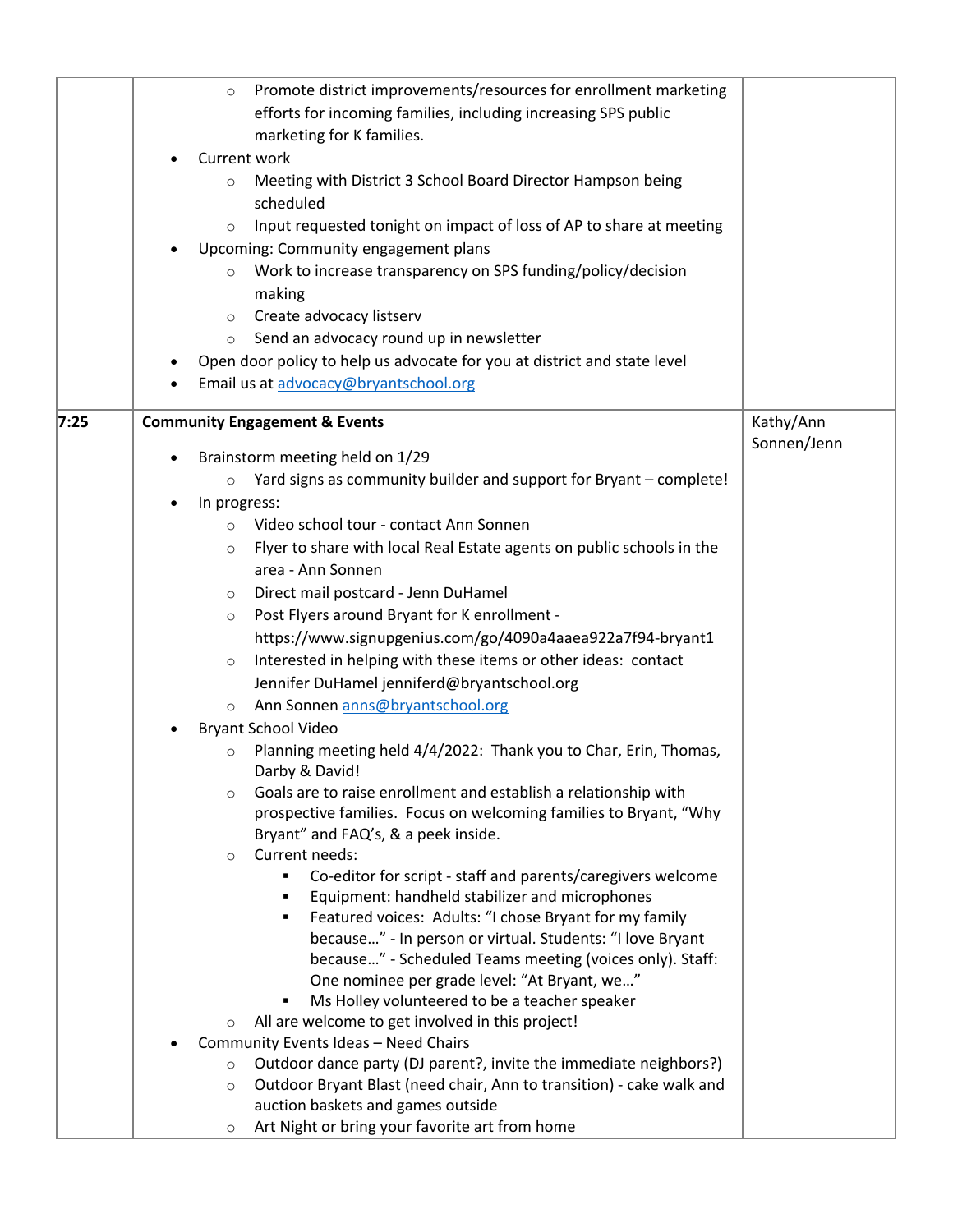|      | Outdoor movie night - popcorn sales maybe May or June (Moana,<br>$\circ$<br>Mulan, etc.) (movie license - Raphe?)<br>Parent night outs<br>$\circ$<br>Would need to find alternative venues - SPS has not approved the<br>$\circ$<br>use of school property for community building events. Can we<br>request a waiver?<br>Next Steps/Plan<br>Look @ Ravenna Eckstein for dance party<br>$\circ$<br>4th grade fundraising<br>$\circ$<br><b>Bbq TBD</b><br>$\circ$<br><b>New Business</b>                                                                                                                                 |             |
|------|------------------------------------------------------------------------------------------------------------------------------------------------------------------------------------------------------------------------------------------------------------------------------------------------------------------------------------------------------------------------------------------------------------------------------------------------------------------------------------------------------------------------------------------------------------------------------------------------------------------------|-------------|
|      |                                                                                                                                                                                                                                                                                                                                                                                                                                                                                                                                                                                                                        |             |
| 8:00 | Approval of Funds: Increased Funds for Science Fair Coordinator - PASSED<br>Request: reallocate \$500 from unallocated funds to science fair<br>$\circ$<br>coordination<br>For: Compensation for additional amount of time taken to<br>$\circ$<br>coordinate this year's Virtual Science Fair for 5th Grade students<br>Discussion via email & Motion passed March 9, 2022<br>$\circ$<br>Recommendation for 2022-2023 Budget Committee to raise the<br>$\circ$<br>stipend to \$3,500 (from the current amount of \$3,000)                                                                                              | Kathy       |
| 8:05 | Nominating Committee Updates<br>$\bullet$<br><b>Current Focus for Nominating Committee:</b><br>$\circ$<br>-PTSA President Role<br>$\circ$<br>-PTSA Vice President Role<br>$\circ$<br>-PTSA Treasurer Role<br>$\circ$<br>Virtual PTSA 101 Meeting:<br>Thursday, April 28th 6PM-7PM<br>$\circ$<br>Meeting link to be shared at a later date<br>$\circ$<br>In-Person PTSA Meet Up:<br>Current PTSA board/committee members, please come meet future<br>$\circ$<br>members or interested members to chat about Bryant or just life in<br>general in NE Seattle!<br>Wednesday, May 4th 8PM-9PM @ Ravenna Brewery<br>$\circ$ | Mo & Carrie |
| 8:24 | <b>Budget Committee Updates</b><br>Convened 3/23 & 3/31<br>High level considerations:<br>Commitment to meet salary needs for interventionists<br>$\circ$<br>Aligned with 21-22 budget survey results<br>$\circ$<br>To fill in gaps resulting from service cuts<br>$\circ$<br>Increased need for resources post pandemic<br>$\circ$<br>Interest in engaging an accountant in a more substantial manner to revamp<br>our systems.<br>Modify the reserve policy<br>Reserve currently at \$82,500<br>$\circ$<br>Reduce to cover 50% of operating expenses<br>$\circ$<br>Next Steps:                                        | Kathy/Dave  |